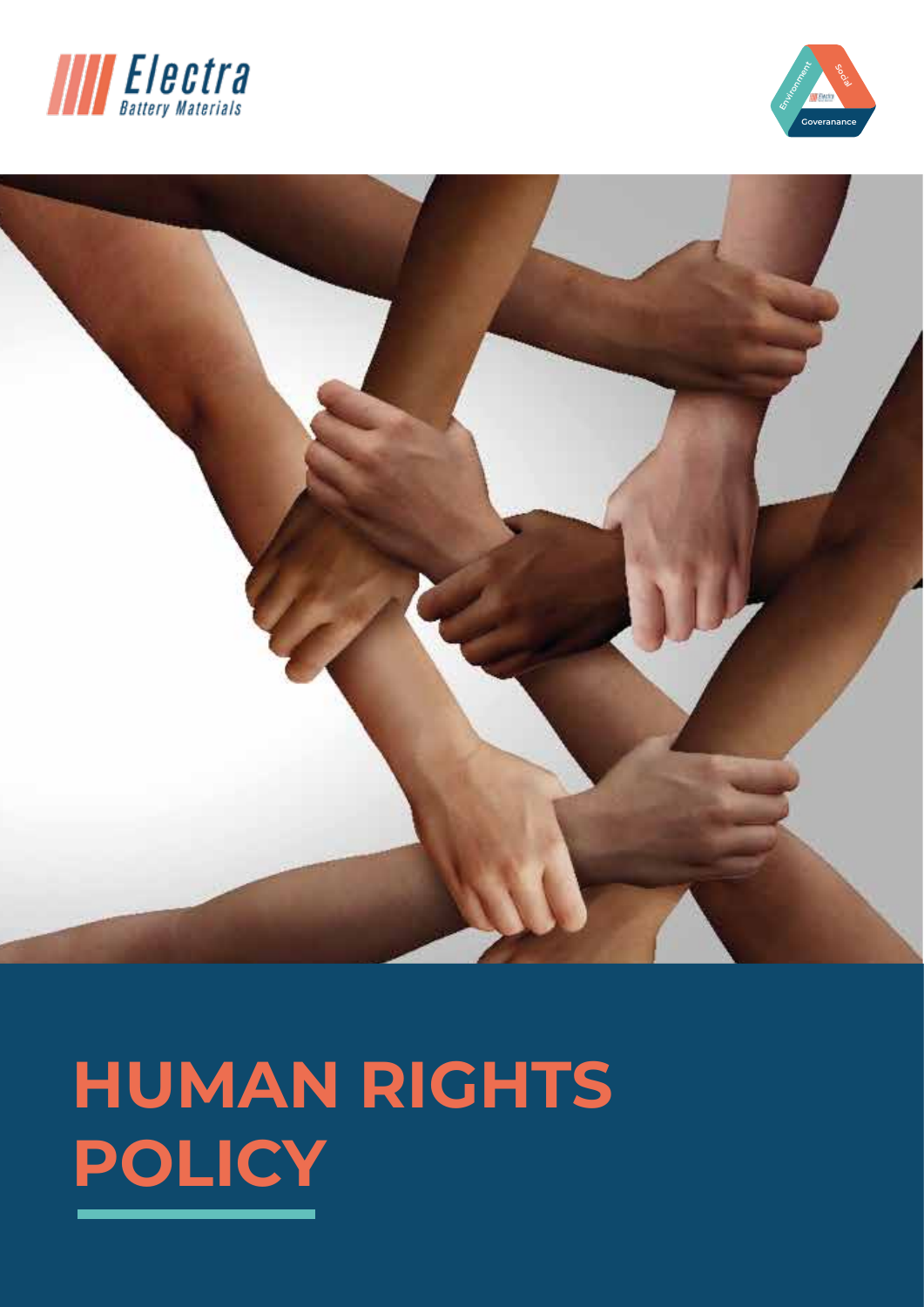

The Human Rights Policy (this "Policy") outlines general principles of our approach to respect and protect Human Rights and how it embeds across our activities and supply chain.

The Board of Directors' Technical and Sustainability Committee oversees the application of policies related to our Sustainability approach. .



This Policy is mandatory for all our employees, directors, officers, contractors under our direct supervision and applies to all our activities globally.

We encourage and expect our supply chain to apply this Policy to their overall activities, as they are critical partners to ensure we develop our business in a sustainable, respectful and diligent manner.

Violations to this Policy are considered violations to our Code of Business Conduct and Ethics and are subject to the same penalties.



In line with the United Nations Guiding Principles on Business and Human Rights, we commit to the following principles:.

**Respect, promote and protect Human Rights** throughout our value chain, in accordance with best practices and international principles and standards set out in the "References" chapter of this Policy.

**Prevent** and, if necessary, **mitigate and remedy Human Rights violations**  associated to our activities..

**Monitor our activities and our value chain adherence to this** 

**Policy** through the implementation of a due diligence/audit process, guided by the Responsible Minerals Initiative (RMI) assurance standards, the Cobalt Industry Responsible Assessment Framework (CIRAF) and other references, based upon industry best practices.

**Ensure transparency and regularly disclose our Human Rights principles and performance** updates through our ESG transparency channels, such as Sustainability reports, due diligence reports, stakeholders' engagement opportunities, etc.

**Promote dialogue and help advance the Human Rights** 

**agenda globally,** including raising awareness and performance on topics such as: Indigenous Peoples rights; zero tolerance to child or forced labour; diversity, inclusion and equality of opportunities in the workplace; health and safety of our employees and contractors.

05

04

01

02

03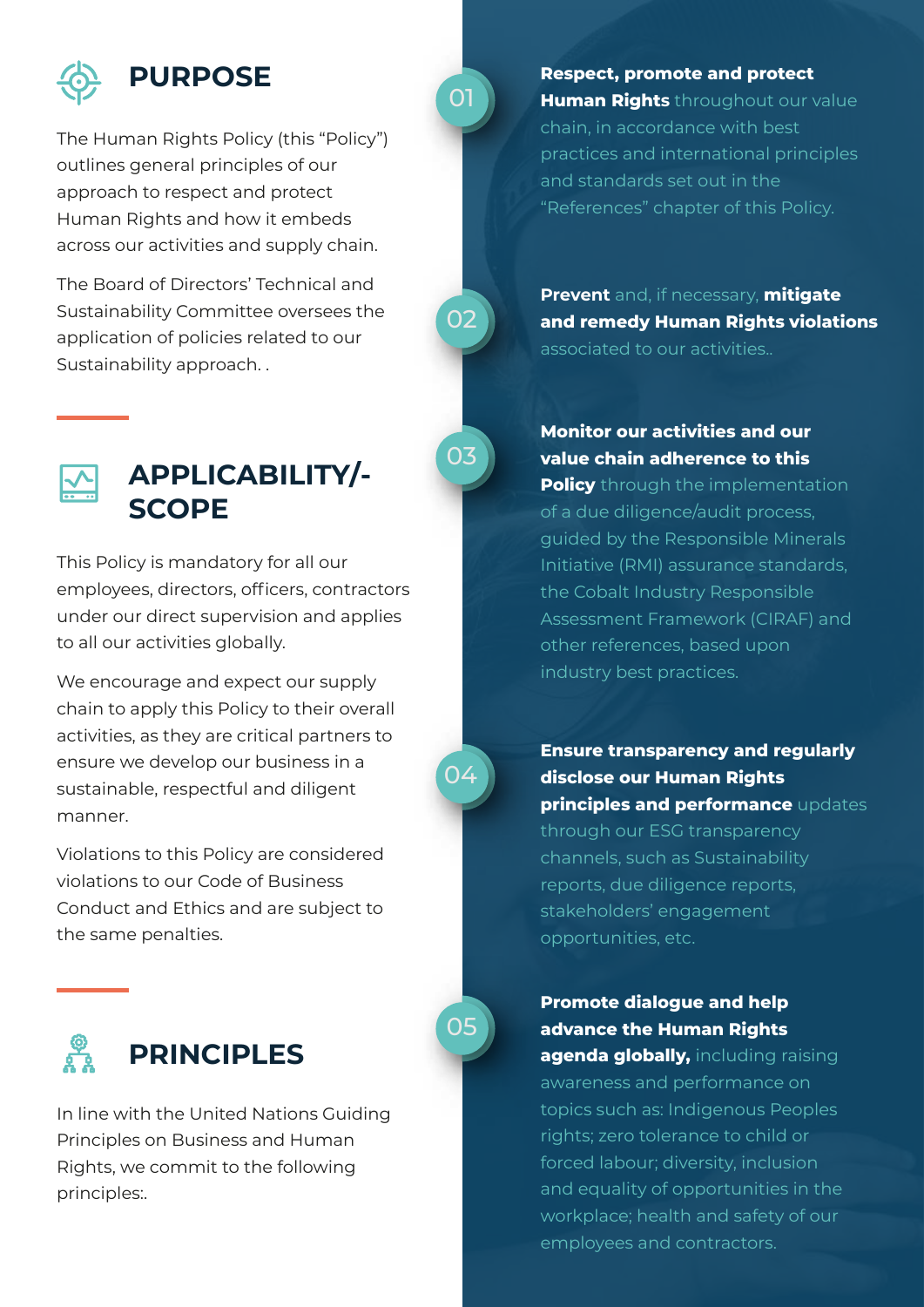

### **IMPLEMENTATION AND ASSURANCE**

To ensure proper awareness and implementation of this Policy, the company follows the process below:.



## **STEP 01**

This Policy is shared with and communicated to our employees, supply chain and other stakeholders. When necessary, extra content – training materials and / or sessions – are included.

This Policy and supporting content will be included to the new employees' package..

#### **Assurance and Transparency STEP 02**

Our operations and supply chain adherence to this Policy will be assessed every year – or by request. As mentioned, due diligences/audits will be performed based on the RMI Assurance Standards, Cobalt Institute's CIRAF or other industry best practices and international principles and standards, and results will be disclosed through our ESG transparency channels.

### **Grievances Mechanism STEP 03**

Accessible and legitimate channels with society are a fundamental part of our Policy implementation, allowing us to listen and learn from our stakeholders.

 Grievance mechanisms include regular consultations, online and offline platforms that encourage all kinds of manifestations

**Awareness and Engagement** from stakeholders and hold the company accountable for responding properly.

> We commit to continuously develop our grievances mechanism as part of the implementation of this Policy, as well as utilizing our current channels such as: community relations routines, Whistleblower Policy, engagement with suppliers, industry associations mechanisms, among others. :

#### **Remediation Process STEP 04**

Once a claim of violation to this Policy is captured through a due diligence, the grievances mechanism or any other source, a transparent Remediation Process is started. The process can be summarized as follows:

### **Investigation Team**

Electra will immediately create an Investigation team, composed by one or more Electra representatives, along with representatives from other companies, groups, institutions or other stakeholders directly or indirectly involved with the claim. It is recommended that the group includes a qualified and legitimate third party.